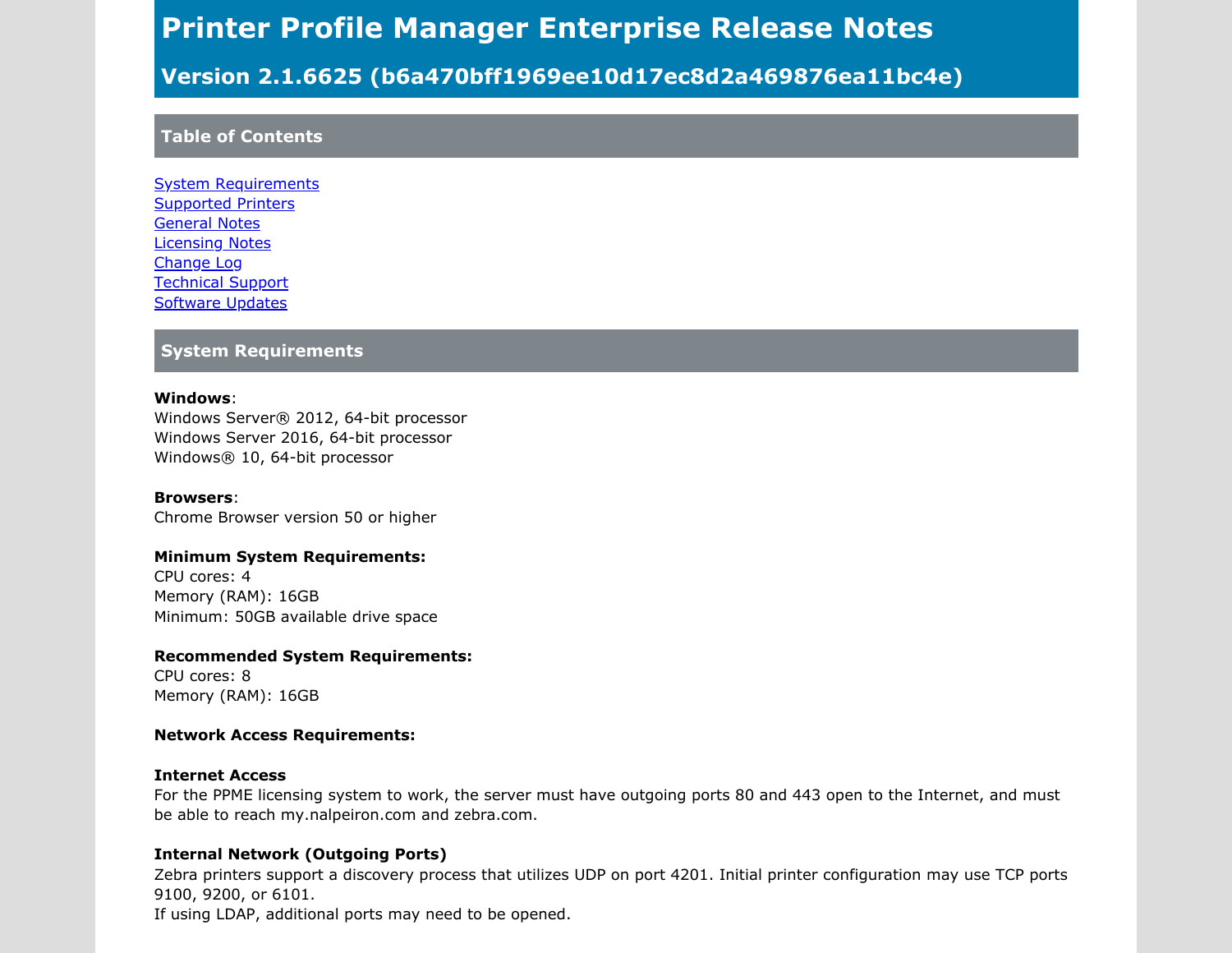#### Server Access (Incoming Ports)

The server firewall should be configured to only allow the following incoming ports: -Port 8443 : printer connections -Ports 80 and 443: client connections.

#### Back to top

#### <span id="page-1-0"></span>Supported Printers

All Link-OS printers, including the following series:

- 1. iMZ series
- 2. QLn series
- 3. ZQ300 series
- 4. ZQ500 series
- 5. ZD400 series
- 6. ZD500 series
- 7. ZD600 series
- 8. ZR Series
- 9. ZT200 series
- 10. ZT400 series
- 11. ZT500 series
- 12. ZT600 series

#### Back to top

#### <span id="page-1-1"></span>General Notes

- 1. Zebra recommends that the Printer Profile Manager Enterprise (PPME) application be installed on its own server, with no other applications running on that server. This allows for all server resources to be dedicated to the application, and can help avoid license conflict with other installed apps.
- 2. During installation, spaces or other whitespaces in the email field will cause the certificate generation process to fail.
- 3. PPME fully supports printer OS versions 10Z and greater (Link-OS 2.5 and greater, released January 2015). Earlier printer OS versions were not tested.
- 4. When using the app to distribute printer OS updates, you will experience better performance if you first upload the printer OS to the PPME app before distributing it to printers.
- 5. If a user deletes a resource, profile or tag associated with a provisioning event, the provisioning event is paused.
- 6. Selecting all and deselecting all in the quick tag view will only select/deselect the printers that qualify under the current filter, NOT all of the printers available to PPME.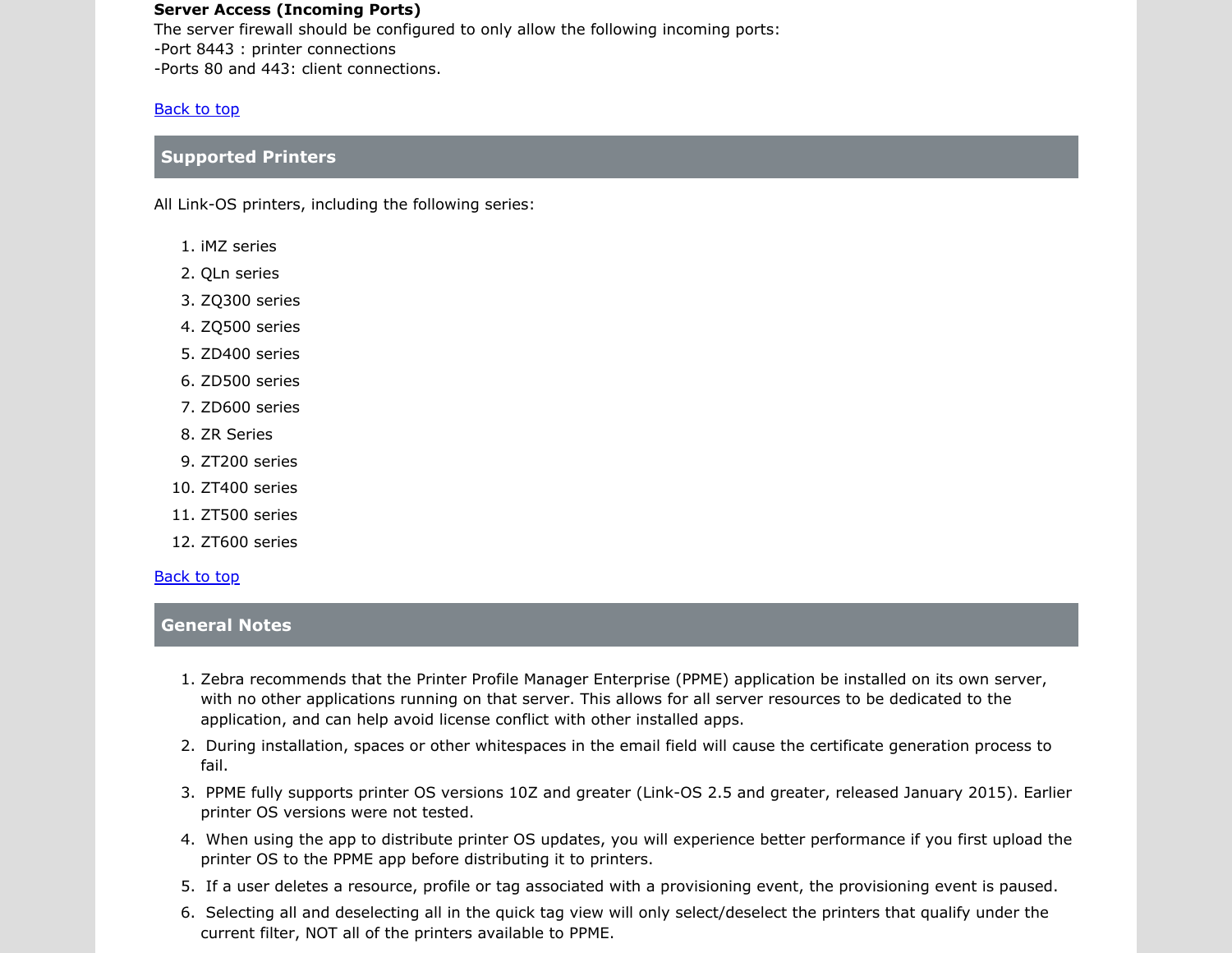- 7. After applying an empty IP address or DNS in manually add printer, the discovery will never end, you will have to click Cancel to do a new manually add printer again.
- 8. Downgrading from the 20.01z printer OS to the 19.15z printer OS prevents the printer from getting an IP address the first time it boots up after the downgrade. Reboot the printer again to obtain an IP address.
- 9. PPME uses UTC to store all times. This is done so that the browser and the server don't have to worry about synchronizing. When a user creates a provisioning date-based event, any time entered will be first converted to UTC. Assuming the user is in Guangzhou, that is 8 hours ahead of UTC, and the server is in Lincolnshire, that is 6 hours behind UTC. Assuming it is 9:00am in Guangzhou, so that is 1:00am in UTC, and 7:00pm for the server. a. Now let's say you want to schedule an event to happen at 11:00am 2/17/2017 Guangzhou time. The browser code will take 11:00am UTC+8 and set it to 3:00am UTC +0 2/17/2017. The server will read that and schedule an event to happen in 2 hours, at 9pm UTC-6 2/16/2017. The key point is to remember the server's time zone is the ultimate deciding factor. All events and logs will be based on and offset from that time.
- 10. The printer list refreshes every 60 seconds to accommodate for printers that are changed into a state that doesn't match the current filter. Example: User filters for online printers. User turns an online printer offline. The offline printer will still be in the printer list even though the filter is for online printers. But because of the 60-second refresh interval, the printer list will be refreshed and the offline printer will be removed from the list of online printers, given that the user is still filtering for online printers at the time of refresh.
- 11. The printer only works with PNG and GRF image types by default, so the application converts graphics to a PNG as needed.
- 12. Applying a profile to a printer will trigger a reboot. Applying a profile with a printer OS change will trigger two reboots.
- 13. Do not apply a profile with a '~jr' command inside the profile to a printer, because then PPME would have no choice but to restart the printer over and over again.
- 14. Multiple pending actions sent to an offline printer may result in errors and incomplete operations when printers comes back online.
- 15. When setting the printer to static IP address the "dns server ip address" setting on the printer needs to be configured in order for the printer to find the server. Otherwise the printer will be unable to find the PPME server when it comes online again.
- 16. Switching a printer from Line mode to ZPL mode (or to other languages, in any order) is not supported by PPME.
- 17. Gleaning and RARP protocols are not supported.
- 18. Due to a bug in the v8 Java Virtual Machine (JVM v8) the Printer Profile Manager Enterprise (PPME) application may become unresponsive upon rebooting due to a large volume of printers (1000+) attempting to reconnect all at once. This bug is expected to be fixed in JVM v9, however, until that happens it may be necessary to reconfigure printer's weblink connections to retry at different intervals rather than the current 10 second default. Doing so will prevent all of the printers from reconnecting at the same time, avoiding the JVM v8 issue. Note that the PPME application will attempt to reconfigure the retry interval automatically when printers connect or are added, however, the new configuration will not take effect until the printers are rebooted after sending the command to them.

Additionally, the printers cannot be automatically reconfigured unless they successfully connect, which may be difficult in cases where the printer load is greater than 1,000 printers. If this is the case, it is recommended that printers are reconfigured to varying retry intervals of 20 seconds to 120 seconds in groups of no larger than 100- 200 (e.g. possibly by subnet). NOTE: This is not meant to imply that you have to limit your tagged groups to 200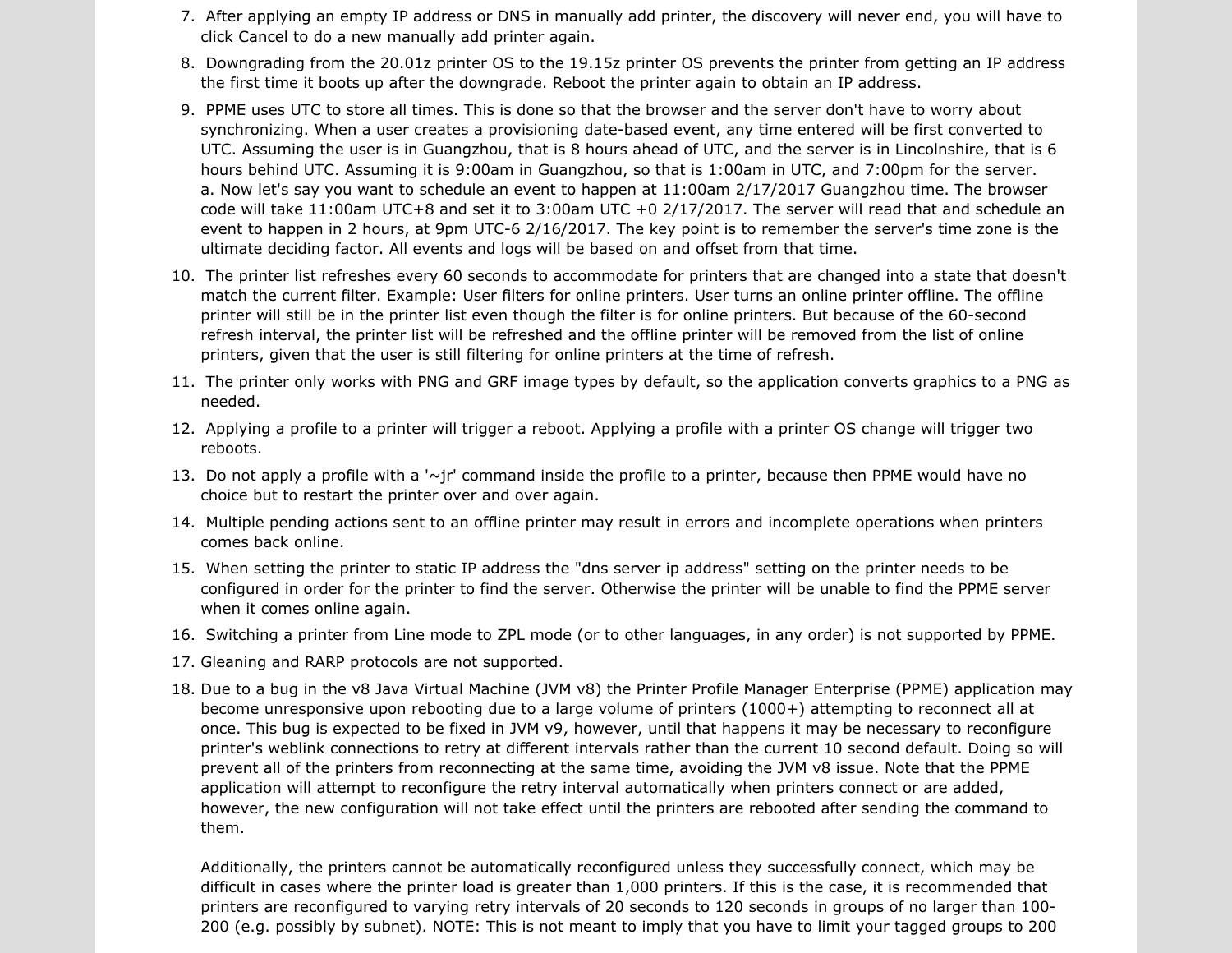printers.

The reconfiguration can be done by setting the following two weblink values (depending upon which connection is being utilized for PPME).

For example, if you were setting the printers to an retry interval of 20, you'd send these two commands to the printers:

! U1 setvar "weblink.ip.conn1.retry\_interval" "20" ! U1 setvar "weblink.ip.conn2.retry\_interval" "20"

To make this as easy as possible, you can create a file called retryint.zpl, containing the above commands, and then use the Resources directory in PPME to send the file to printers. It's important to name the file with the .zpl extension, because when you click on the file in the Resources you will be able to choose the "Send Resource" on the Resource Actions screen, using the stacked three dot menu.

19. If an existing Printer Profile Manager Enterprise installation is found, the installer will attempt to update the service. Before continuing with the upgrade, it is recommended that you backup your current installation. The upgrade will stop the Printer Profile Manager Enterprise service, upgrade the application, and restart the service. Any printers or users connected at the time of this upgrade will experience a disruption in service while the upgrade is in progress. This update is only to be used on older, successful, installations. If an installation is newer or was incomplete, the product should first be completely uninstalled.

#### Back to top

#### <span id="page-3-0"></span>Licensing Notes

- 1. For the Printer Profile Manager Enterprise licensing system to work, the server must have ports 80 and 443 open, and must be able to reach the host my.nalpeiron.com
- 2. The licensing system will check in with the web based license server once a day.
- 3. Perpetual licenses will report "License expires in N/A days" because a perpetual license does not expire.

#### Back to top

#### <span id="page-3-1"></span>Change Log

| <b>Date</b> | <b>Version</b> | <b>Changes</b>                                                                                      |
|-------------|----------------|-----------------------------------------------------------------------------------------------------|
| 30 Mar 2018 | 2.1.6625       |                                                                                                     |
|             |                | Improved the tag filtering on the Device Listing Page.<br>$\bullet$                                 |
|             |                | • Improved the searching capability of the System Log.                                              |
|             |                | • The Device Listing Page now supports the ability to export all printer settings to<br>a CSV file. |
|             |                | • Added the ability to delete multiple printers at once from the Device Listing Page.               |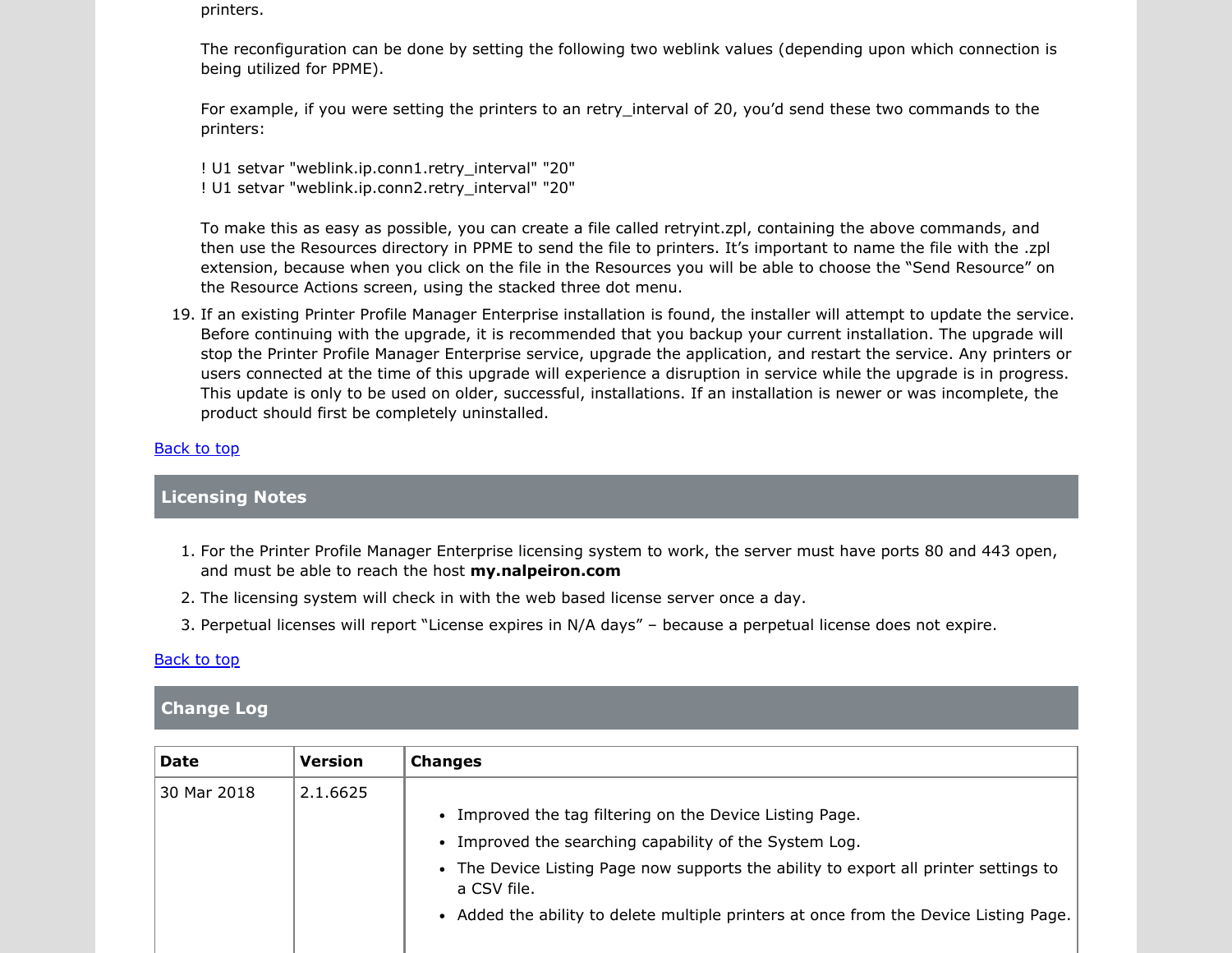|               |          | • Added a new Battery Monitoring Feature (BETA) that allows customers to<br>individually monitor the batteries for their mobile devices. This feature can be<br>enabled and disabled. Please note, it can take the app up to 15 min to gather<br>enough data to create a trend line chart for each battery.                                                                                                                                |
|---------------|----------|--------------------------------------------------------------------------------------------------------------------------------------------------------------------------------------------------------------------------------------------------------------------------------------------------------------------------------------------------------------------------------------------------------------------------------------------|
|               |          | • Improved the visibility of issues that can arise when adding a printer and<br>improved the steps to resolve those issues, reducing the need to communicate<br>directly with the printer when troubleshooting.                                                                                                                                                                                                                            |
|               |          | • Analytics gathering can be enabled to store all printer settings in the Elasticsearch<br>document store so they may be queried for report generation and other analytics.<br>Note that turning on the Analytics function can greatly increase the hard drive<br>space the app uses and will also cause the app to attempt to open a connection to<br>the cloud-based Zebra Printer Connector to communicate the data it has<br>gathered. |
|               |          | Updated the Java Virtual Machine to version 8.0.151<br>$\bullet$                                                                                                                                                                                                                                                                                                                                                                           |
|               |          | • Updated Elasticsearch to version 5.6.5                                                                                                                                                                                                                                                                                                                                                                                                   |
|               |          | • Updated Postgresql to version 10.1-3                                                                                                                                                                                                                                                                                                                                                                                                     |
|               |          | • Added support for newer printer firmware versions and printer models.                                                                                                                                                                                                                                                                                                                                                                    |
|               |          | • Added the ability to specify a CA Certificate for LDAP.                                                                                                                                                                                                                                                                                                                                                                                  |
|               |          | • Other minor bug fixes.                                                                                                                                                                                                                                                                                                                                                                                                                   |
| 1 Oct 2017    | 2.0.6353 |                                                                                                                                                                                                                                                                                                                                                                                                                                            |
|               |          | • Updates to LDAP configuration will no longer remove existing LDAP users.                                                                                                                                                                                                                                                                                                                                                                 |
|               |          | • Added support for newer firmware versions and printer models.                                                                                                                                                                                                                                                                                                                                                                            |
|               |          | • The installer has been updated to allow for upgrades of Printer Profile Manager<br>Enterprise (see General Notes).                                                                                                                                                                                                                                                                                                                       |
| 12 June 2017  | 2.0.6301 |                                                                                                                                                                                                                                                                                                                                                                                                                                            |
|               |          | • Addressed stability issues when updating the printer operating system for a<br>1000+ printers at one time.                                                                                                                                                                                                                                                                                                                               |
|               |          | • Require customers to configure Domain Name Server address when they are<br>setting static addresses on printers. Note that the printers using static addresses<br>will have their DNS configuration overwritten when they are added through the<br>PPME application.                                                                                                                                                                     |
|               |          | • Weblink logs shown for printers in offline or adding states on the Printer Details<br>Page.                                                                                                                                                                                                                                                                                                                                              |
| 31 March 2017 | 2.0.6194 | Initial release.                                                                                                                                                                                                                                                                                                                                                                                                                           |